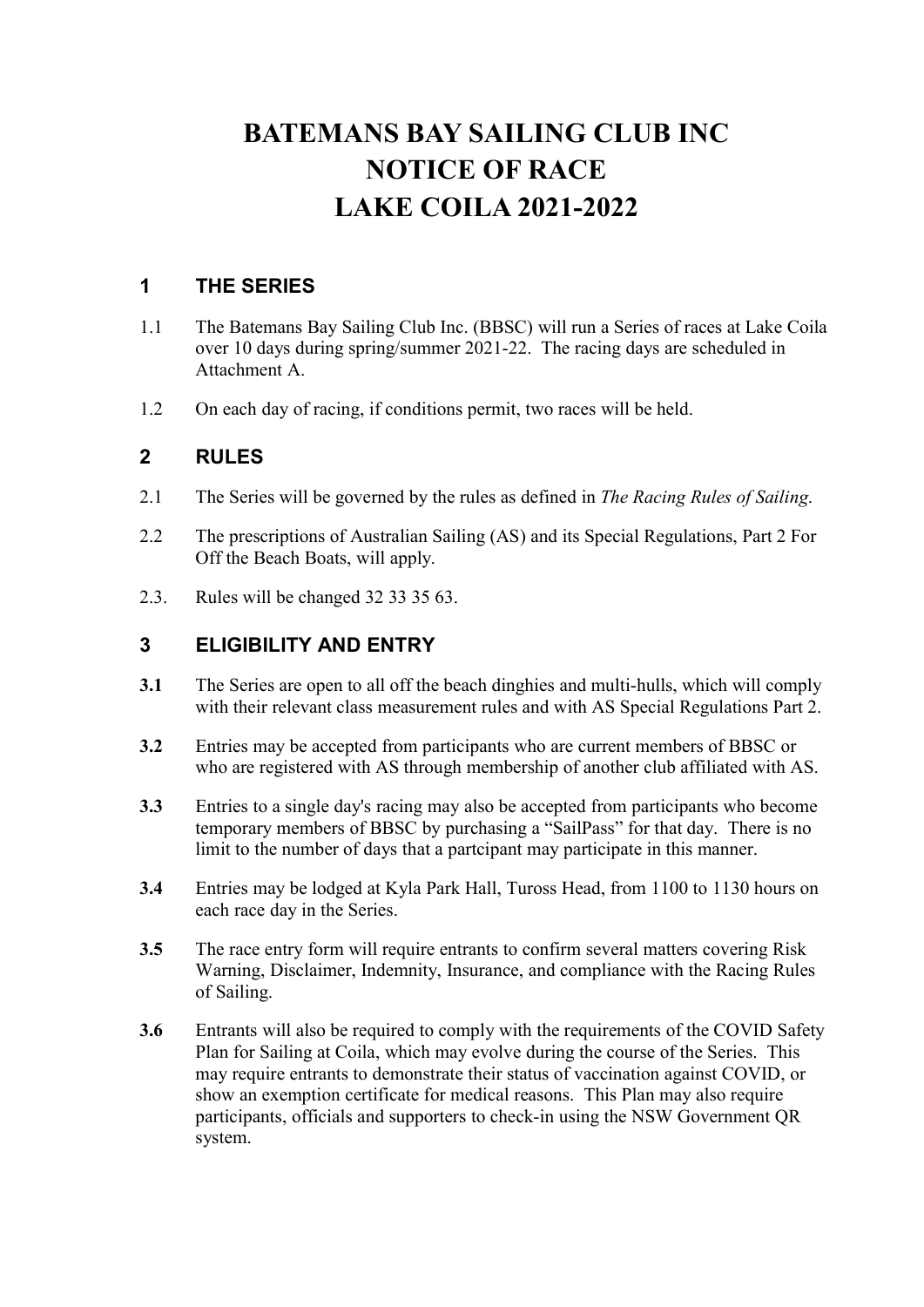- 3.7 The Race Committee reserves the right to not accept entries which it deems do not meet the eligibility criteria.
- 3.8 An eligible participant may enter:

(a) the Series, by completing the entry form and submitting it together with the required fee to the Race Officer prior to the first race in the Series; or

(b) a race in the Series, by completing the entry form and submitting it together with the required fee to the Race Officer prior to the race.

Later entries to the Series may be accepted at the discretion of the Race Committee.

### 4 FEES

- 4.1 The entry fee for the Series will be \$60. This fee is additional to the cost of membership of BBSC (or other sailing club) and AS registration. Single and family membership fees for BBSC are detailed on the BBSC website.
- 4.2 The entry fee for individual racing days will be \$15 for participants who are registered with AS through membership of BBSC or another club.
- 4.3 The fee to purchase a "SailPass" will be \$15 (\$16.94 including transaction fees) for participants who are not registered with AS through membership of BBSC or another club. This fee includes the entry fee for the day's racing.

#### 5 SCHEDULE

- 5.1 Dates of racing are tabulated in Attachment A "Coila Lake Sailing Program 2021/2022".
- 5.2 The scheduled time of the warning signal for the first race each day is 1200 hours.

#### 6 SAILING INSTRUCTIONS

6.1 Sailing Instructions will be available from the Race Officer from 1100 to 1130 hours on each race day in the Series.

### 7 VENUE

7.1 The Series will be conducted on Coila Lake from in front of the Kyla Park Hall, Tuross Head. The location of the racing areas, and details of the courses, are given in the Sailing Instructions.

### 8 DIVISIONS AND SCORING

- 8.1 Boats will be allocated into one of two divisions:
	- (a) Division  $1 all$  multi-hulls;
	- (b) Division  $2 -$  all dinghies.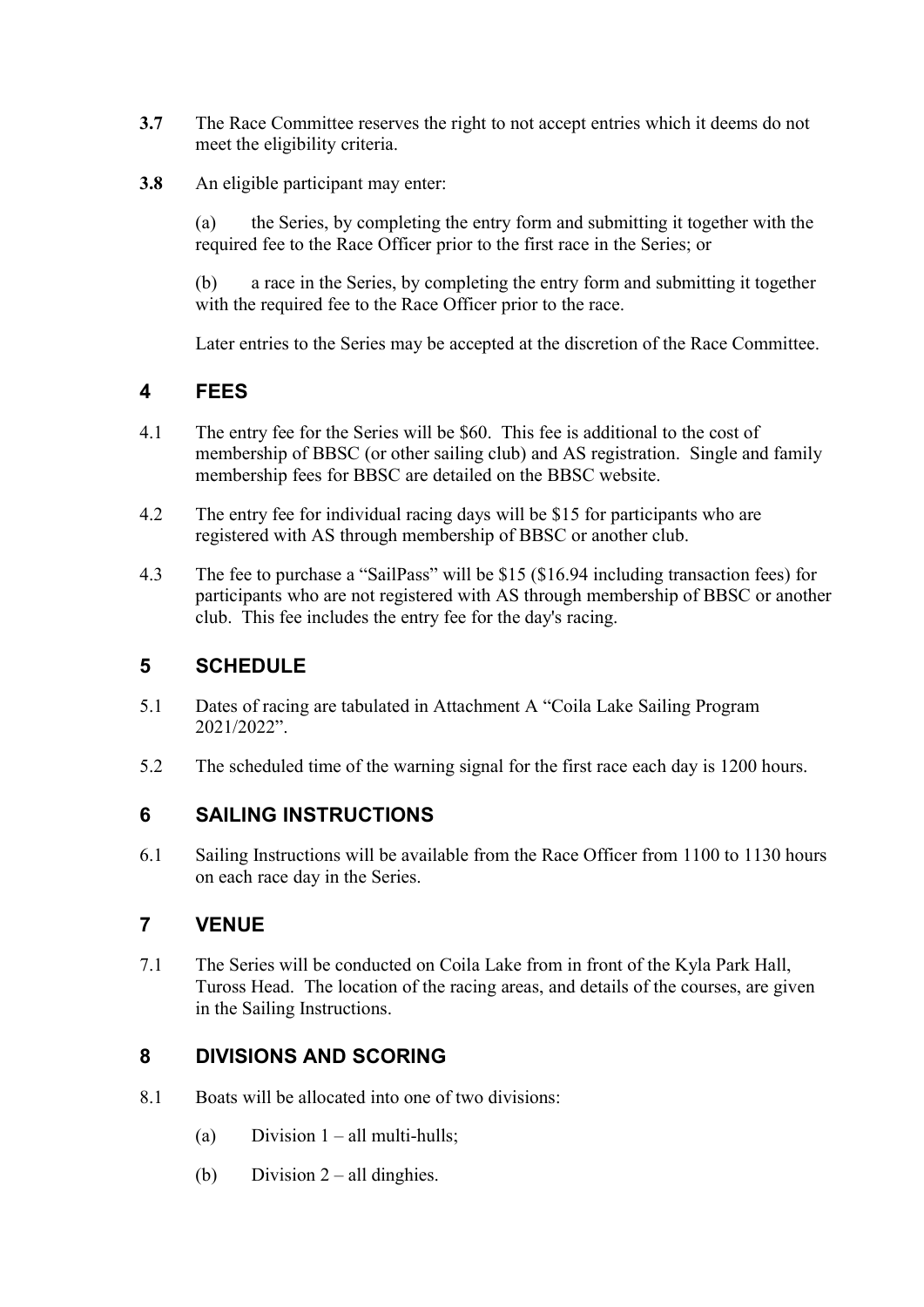8.2 The scoring system for the Series is detailed in the Sailing Instructions.

# 9 HANDICAP SYSTEM

- 9.1 Results for each Series will be calculated on two bases:
	- (a) using yardsticks for each boat, based on the latest yardsticks published by AS; and
	- (b) using a Performance Handicap System (PHS). The PHS to be used at Coila is detailed in the Sailing Instructions.

## 10 DISCLAIMER OF LIABILITY

10.1 Competitors participate in the Series entirely at their own risk. See rule 4, Decision to Race. The Club will not accept any liability for material damage or personal injury or death sustained in conjunction with or prior to, during, or after a race in the Series.

## 11 INSURANCE

11.1 Each participating boat shall be insured with valid third party liability insurance with a minimum cover of \$5 million per event or the equivalent.

## 12 FURTHER INFORMATION

12.1 For further information please email  $\text{coila}(a) b \text{b} s \text{c}$ .org.au or contact Allan Rees on 0417 400 892.